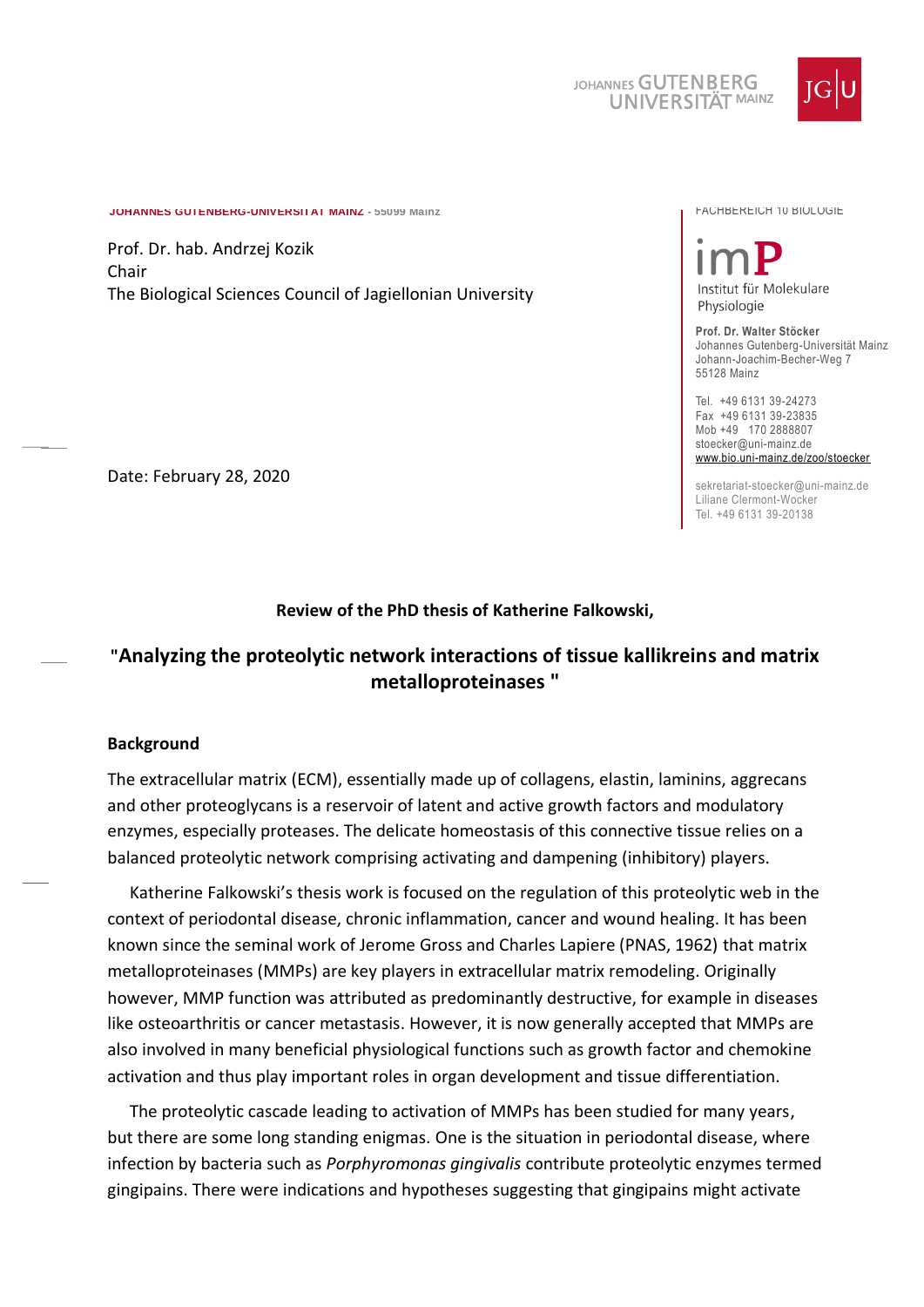

host proteases and thereby might manipulate the physiological homeostasis of the periodontal extracellular matrix in a destructive way.

# **Aims and Results**

Besides host MMPs and bacterial gingipains, there are also other candidate proteases present in the context of periodontal disease, such as host serine proteases of the kallikrein type (tissue kallikreins, KLKs).

To address the question whether host proMMPs could be activated by sequential proteolysis through kallikreins and gingipains, Katherine Falkowski developed and used an elegant *in vitro* assay system in order to overcome the limited accessibility of sufficient amounts of proMMP molecules.

She used a carrier protein, originally discovered in *Porphyromonas*, which was known to be resistant to proteolysis. This carrier was recombinantly expressed including amino-terminal elongations of His-tagged peptides containing the activation-cleavage sites of proMMPs. This CleavEx-approach was applied to generate a library of all 23 human proMMP sequences and screened with tissue kallikreins for cleavage.

Active KLK14 cleaved ten MMP profragments, which were verified by mass spectrometry and Edman sequencing. Importantly, membrane bound proMMP sequences such as MMP14 (MT1-MMP) were cleaved most efficiently. MMP14 has been known to be the master initiator of MMP activation cascades. This was confirmed by analysis of the full-length proMT-MMPs, especially proMT1-MMP (proMMP14).

Furthermore Katherine Falkowski could demonstrate that this activation cascade is significantly enhanced by microbial gingipains, which effectively activate prokallikreins and destroy counteracting inhibitory proteins.

Thereby, gingipains promote the pathogenicity by boosting inflammation and possibly tumor growth and metastasis, thus linking periodontal disease and oral cancer.

## **Resume**

The results presented by Katherine Falkowski provide fascinating new insights into the delicately regulated proteolytic web within the periodontal extracellular matrix. Parts of this work have already been published and the core data – not yet published - will have high impact in the field of extracellular matrix proteolysis.

The thesis work is excellently structured and written. The figures are of highest quality and intuitively comprehensible.

 $\mathfrak{p}$